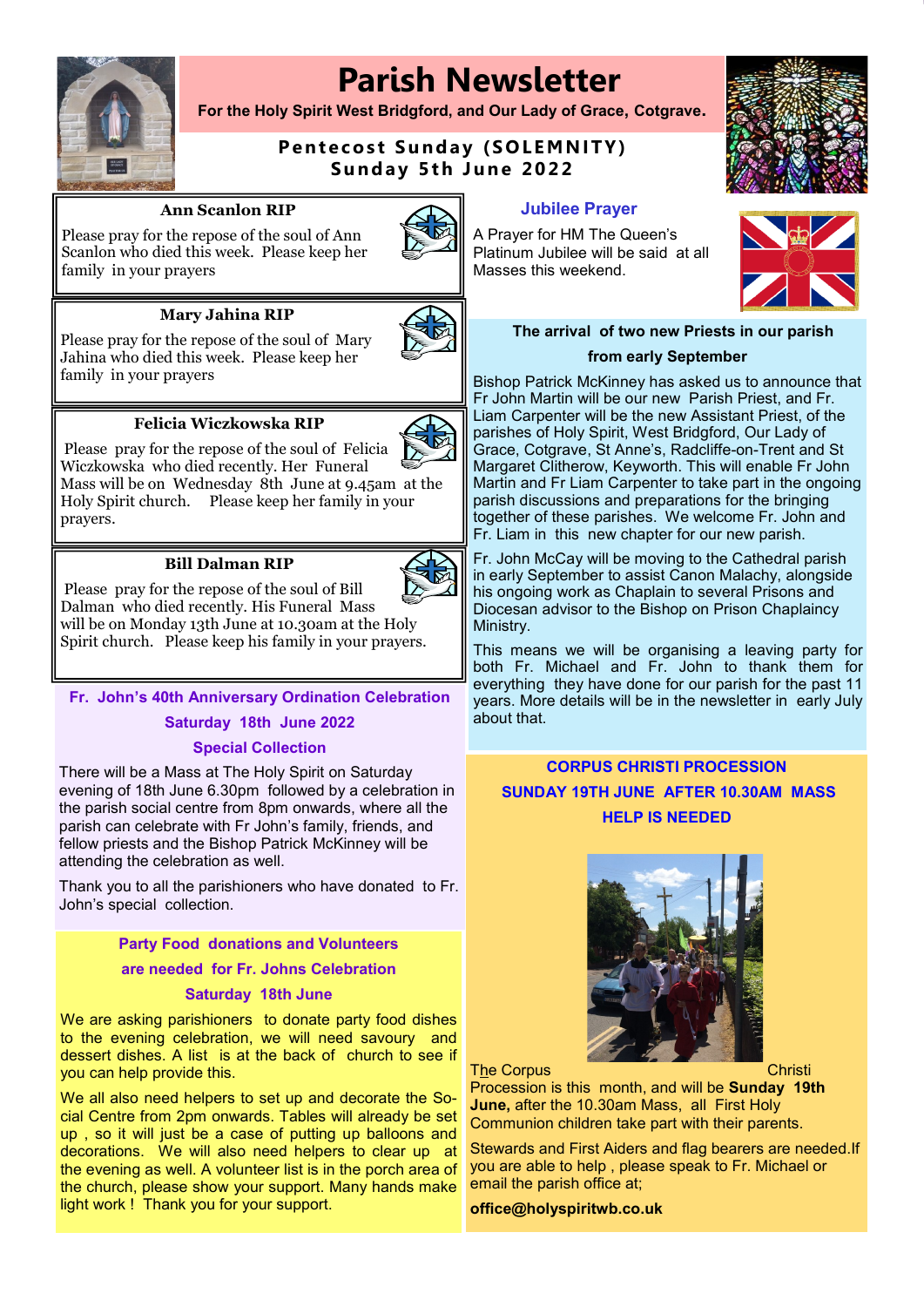| The Friary 80s Night Saturday 11th June 2022                                                                                     | CONTACT DETAILS OF HOLY SPIRIT GROUPS / ORGS.              |
|----------------------------------------------------------------------------------------------------------------------------------|------------------------------------------------------------|
| 7pm-Midnight                                                                                                                     | Baby and Toddler Group -<br><b>Olivia Theobald Vella</b>   |
| <b>Keyworth Utd Community Football Club</b>                                                                                      | Email:<br>HStoddlergroup@gmail.com                         |
| Tickets on sale at Keyworth Clubhouse Bar or from<br>Mark Ritchie on 07859 002466 / Mark Ryan on 07780<br>956993 Tickets are £8. | Brownies-<br>Claire Spencer Tel: 9142508                   |
|                                                                                                                                  | Jim Madden Tel: 914 2370<br>The Burundi Project-           |
| Also featuring up and coming local talent Charlie                                                                                | Cafod-<br>Liz Bonner Tel: 07914 787030                     |
| Hourd and ZX 80s Alternative Cover Band.                                                                                         | Catenians -<br>John Sneyd Tel: 9816769                     |
| Funds raised will go The Friary in West Bridgford                                                                                | Please see the new website www.nottinghamcatenians.org     |
| the-friary.org.uk                                                                                                                | Children's Liturgy -<br>Jane Barrett Tel: 07785574975      |
| <b>Choral Director Wanted.</b>                                                                                                   | Cricket Team- David Paton - (David.Paton@nottingham.ac.uk) |
| The Diocese of Nottingham is looking to recruit a                                                                                | Cubs-<br>Jeremy Fenn Tel: 07764 830794                     |
| talented musician to help deliver an exciting                                                                                    | Fellowship Group-<br>Mary Elliot Smith Tel: 9149473        |
| programme of school based singing sessions across<br>the Diocese, bringing high quality musical opportunity,                     | Golf Society-<br>John Carolan Tel: 07764285863             |
| education and evangelisation.                                                                                                    | Guides-<br>Email: 10thwbguides@gmail.com                   |
| To find out more visit:                                                                                                          | H.S. Badminton-<br>Marina Johnson Tel: 0115 8373164        |
| www.nottinghamcathedralmusic.com                                                                                                 | H.S. Celtic Football-<br>Simon Le Ruez Tel: 07796 234928   |
| The closing date is 10 <sup>th</sup> June.                                                                                       | H.S. PPC -<br>Angela Fenn Tel: 07920 149140                |
|                                                                                                                                  | Safeguarding Rep: Catherine Giavarini                      |
| The Interdiocesan Pilgrimage to Padley, in honour of                                                                             | Email: Catherine.GiavariniPSR@dioceseofnottingham.uk       |
| Blessed Robert Ludlam and Blessed Nicholas Garlick,                                                                              | Rainbows-<br><b>Rebecca Adamson Tel: 07818 599 074</b>     |
| will be celebrated on Sunday 10 <sup>th</sup> July, meeting at 3pm<br>in Grindleford (S32 2JA).                                  | Scouts-<br>Margaret Walker Tel: 9899553                    |
| Bishop John Arnold, of Salford, will preach - and all                                                                            | $S.V.P.-$<br>Cristina Lira Tel: 07985481869                |
| are very welcome. See the poster for more details.                                                                               | U.C.M.-<br>Maureen Doodson Tel: 8914601                    |
|                                                                                                                                  | Social Centre Bookings- Catherine Giavarini                |
|                                                                                                                                  | Email- office@holyspiritwb.co.uk                           |
| WEBSITES - Parish: www. holyspiritwb.org                                                                                         | Tel: 07854 233172 (Mon-Fri)                                |
| www.ourladyofgracecotgrave.org                                                                                                   | Newsletter Editor: Catherine Giavarini                     |
| Deanery: www.nottsmeastdeanery.org                                                                                               | Email: office@holyspiritwb.co.uk                           |
| Diocese: www.nottingham-diocese.org.uk                                                                                           |                                                            |
| TWITTER: West B+Cotgrave RC @holyspiritwb                                                                                        |                                                            |
| <b>PARISH CHURCHES</b>                                                                                                           |                                                            |
| Our Lady of Grace<br>The Holy Spirit                                                                                             | CONTACT DETAILS FOR OUR LADY GRACE GROUPS                  |
| <b>Melton Road</b><br>Candelby Lane                                                                                              | Children's Liturgy-<br>Karen Richards Tel: 9374565         |
| West Bridgford<br>Cotgrave                                                                                                       | Safeguarding Rep-<br>Karen Richards Tel: 9374565           |
| Nottingham<br>Nottingham                                                                                                         | Cafod -<br>Eileen Widdicks Tel: 9892882                    |
| <b>NG12 3JG</b><br>NG2 7JW                                                                                                       | Traidcraft-<br>Lynne Harrison Tel: 9235460                 |
| <b>CLERGY TEAM</b>                                                                                                               | Cotgrave PPC-<br>Anne Ferguson Tel: 9892693                |
| Parish Priest-Fr. Michael Brown Tel: 0115 9814271                                                                                | SVP-<br>Michael Jennings Tel: 9374307                      |
|                                                                                                                                  | Primary School<br>Senior School                            |
| Assistant Priest-Fr. John McCay Tel:0115 9810320                                                                                 | St Edmund Campion<br>The Becket School                     |
| 29 Charnwood Grove, West Bridgford, Nottingham NG2<br>7NT. Email Fr. Michael or Fr. John at;                                     | <b>Head Teacher</b><br><b>Head Teacher</b>                 |
| frmichael@holyspiritwb.org                                                                                                       | Mrs A. Blake<br>Mr P. Grieg                                |
| frjohn@holyspiritwb.org                                                                                                          | Tel: 0115 9147889<br>Tel: 0115 9824280                     |
|                                                                                                                                  |                                                            |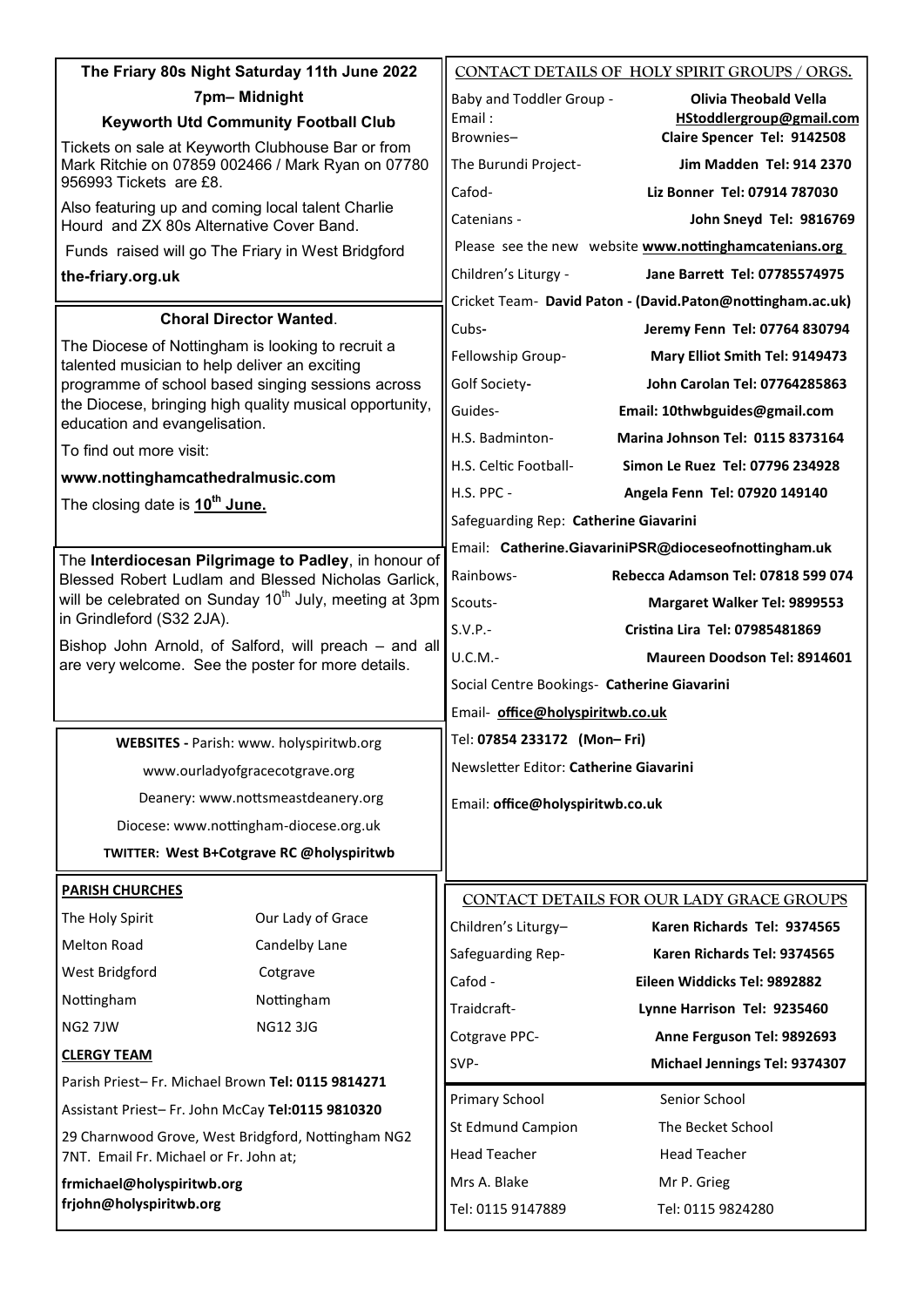|                                                                            | Diary for Week Commencing 5th June                                                                                                                                                                                                                         | Social Centre Diary                                                                                                                                   |
|----------------------------------------------------------------------------|------------------------------------------------------------------------------------------------------------------------------------------------------------------------------------------------------------------------------------------------------------|-------------------------------------------------------------------------------------------------------------------------------------------------------|
| Sun 5th June<br>Pentecost Sunday<br>(SOLEMNITY)                            | Holy Spirit (Sat) 6.30pm Mass-Anita Bridges RIP<br>9am Mass-Paul Moran RIP (8th Anniv)<br>10.30am-Joana and Petras Jokubauskai RIP<br>and Jonas Petraitis RIP<br>Our Lady of Grace 11am Mass-<br>Prayer for HM The Queen's Platinum Jubilee at all Masses. | No Tea or Coffee after Masses                                                                                                                         |
| Mon 6th June<br>Mary, Mother of the<br>Church (Mem.)                       | 9.15am Mass-Ernie and Annie Caudwell RIP<br>Holy Spirit                                                                                                                                                                                                    | 9am-12pm U3A (Hall)<br>4.30pm-Rainbows (Hall)<br>5.15pm-Beavers (Upstairs)<br>6.30pm- Brownies (Hall)<br>6.30pm-Cubs (Upstairs)                       |
| Tues 7th June<br>Feria                                                     | Holy Spirit 9.15am Mass-Emily Moseley RIP<br>(Followed by Exposition until 10.30am)                                                                                                                                                                        | 9am-4pm- Dementia Social (Hall)                                                                                                                       |
| Wed 8th June<br>Feria                                                      | 945am Funeral Mass- Felicia Wiczkowska RIP<br>Holy Spirit                                                                                                                                                                                                  | Hall booked after Funeral Mass<br>for Refreshments.<br>5pm-6.30pm Lockton Dance Class<br>(Hall)                                                       |
| Thurs 9th June<br>Our Lord Jesus Christ,<br>Eternal High Priest<br>(FEAST) | Holy Spirit 9.15am Mass-<br>(Rosary after Mass)                                                                                                                                                                                                            | 10am-11.30am- Toddler Group<br>(Hall)<br>1.30pm-2pm Yodance Seniors<br>(Hall)<br>7.15pm-9.15pm Scouts<br>(Hall)                                       |
| Fri 10th June<br>Feria                                                     | Holy Spirit<br>6.30pm-Exposition<br>7-7.20pm Benediction<br>7.30pm Mass-                                                                                                                                                                                   | 10am-2pm Yoga Training<br>$(Hall-)$<br>1.30pm-2.30pm SVP (Upstairs)<br>7pm-8pm Yodance (Hall)                                                         |
| Sat 11th June<br>St Barnabas, Patron of<br>our Cathedral (FEAST)           | Holy Spirit<br>9.15am Mass-<br>9.45am-10.15am-Confessions<br>6.30pm Mass-Jonathan Higham RIP                                                                                                                                                               | 10am-2pm Yoga Training<br>$(Hall-)$<br>7pm-8pm Yodance (Hall)                                                                                         |
| Sun 12th June<br>The Most Holy Trinity<br>(SOLEMNITY)                      | Holy Spirit 9am Mass- Paul Mather RIP<br>10.30am Mass-Clare Baxter RIP<br>Our Lady of Grace 11am Mass-                                                                                                                                                     | Coffee after 9am Mass (Hall)<br>Children's Liturgy during 10.30am<br>Mass (Hall)<br>Coffee after 10.30am Mass<br>(Hall)<br>Youth Group 5pm-7pm (Hall) |